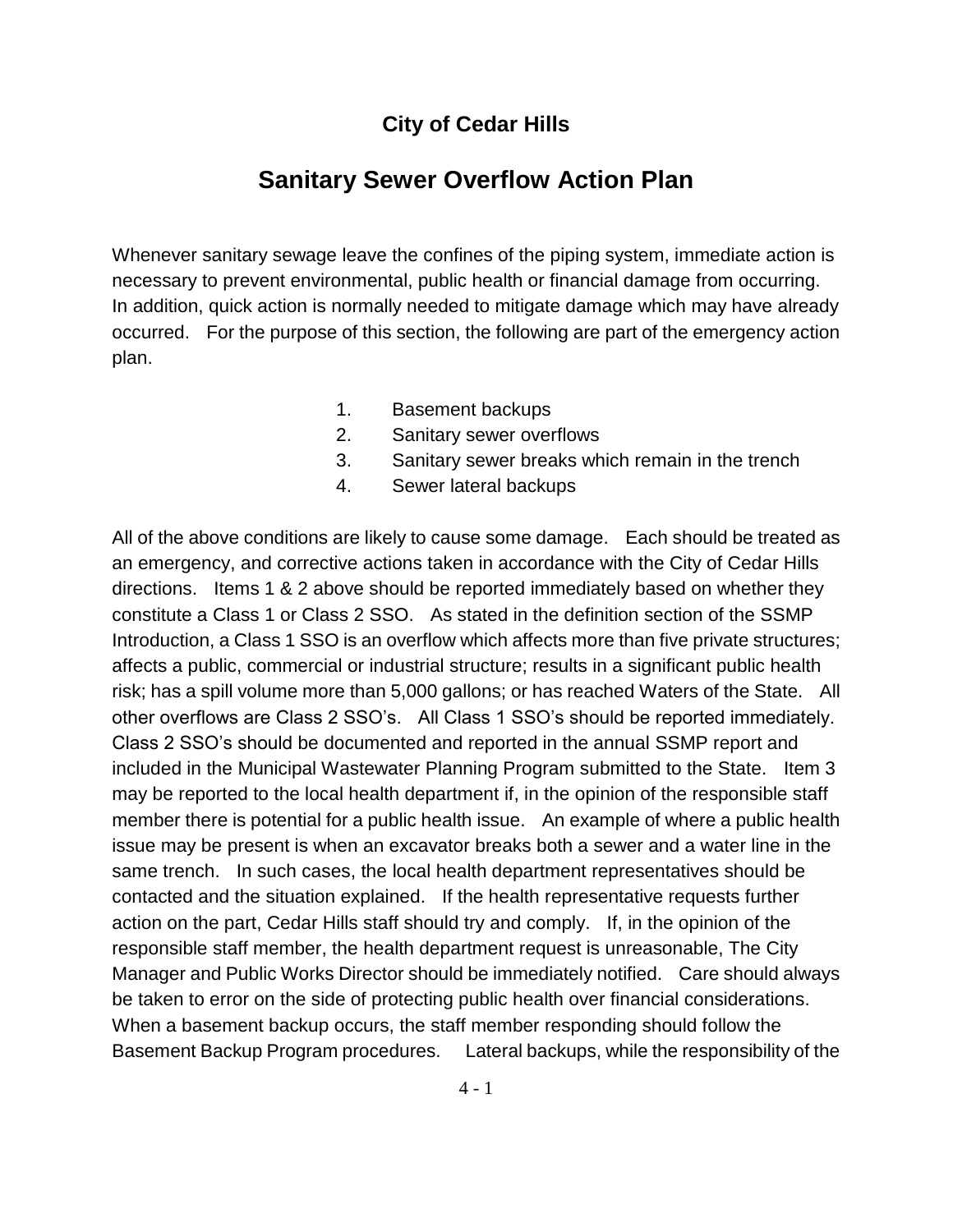property owner, should also be treated as serious problems. Care should be taken to provide advice to the property owner in such cases, but the property owner is ultimately the decision maker about what actions should be taken.

#### *Response Activities*

There are specific steps that should be followed once a notification is received that an overflow may be occurring. The following figure outlines actions that could be taken when the City receives notice that a possible overflow has or is occurring.



## **General Notification Procedure**

When a Class 1 SSO occurs specific notification requirements are needed. In such cases the following Notification procedure should be followed and documented. Failure to comply with notification requirements is a violation of R317-801(USMP).

## *Agency Notification Requirements*

Both the State of Utah Division of Water Quality and the local health department should be immediately notified when an overflow is occurring. Others that may require notification include local water suppliers, affected property owners and notification may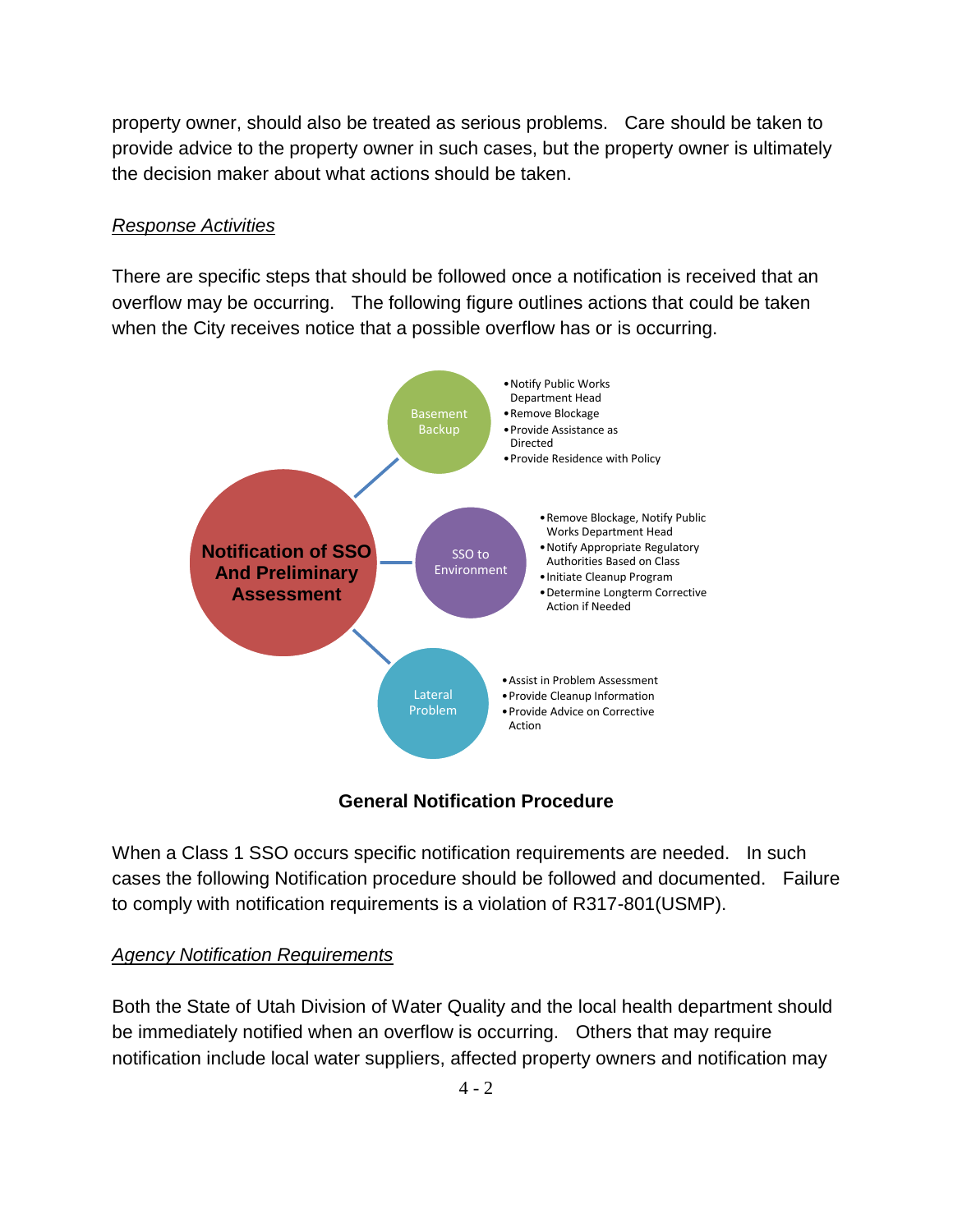be required to Utah Division of Emergency Response and Remediation if hazardous materials are involved. The initial notification must be given within 24 hours. However, attempts should be made to notify them as soon as possible so they can observe the problem and the extent of the issue while the problem is happening. A notification form is provided to document notification activities. After an SSO has taken place and the cleanup has been done, a written report of the event should be submitted to the State DEQ within five days (unless waived). This report should be specific and should be inclusive of all work completed. If possible the report should also include a description of follow-up actions such as modeling or problem corrections that has or will take place.

### *Public Notification*

When an SSO occurs and the extent of the overflow is significant and the damage cannot be contained, the public may be notified through proper communication channels. Normally the local health department will coordinate such notification. Should Cedar Hills need to provide notification it could include press releases to the local news agencies, publication in an area paper, phone communication, Cedar Hills website and leaflets delivered to home owners or citizens in the area of the SSO. Notification should be sufficient to insure that the public health is protected. When and if Federal laws are passed concerning notification requirements, these legal requirements are incorporated by reference in this document. In general, notification requirements should increase as the extent of the overflow increases.

#### *Overflow Cleanup*

When an overflow happens, care should be taken to clean up the environment to the extent feasible based on technology, good science and financial capabilities. Cleanup could include removal of contaminated water and soil saturated with wastewater and sanitary paper, disinfection of standing water with environmentally adequate chemicals or partitioning of the affected area from the public until natural soil microbes reduce the hazard. Cleanup is usually specific to the affected area and may differ from season to season. As such, this guide does not include specific details about cleanup. The responsible staff member in conjunction with the State DEQ, the local health department and the owner of real property should direct activities in such a manner that they are all satisfied with the overall outcomes. If, during the cleaning process, the responsible staff member believes the State or the County is requesting excessive actions, the City Manager should be contacted.